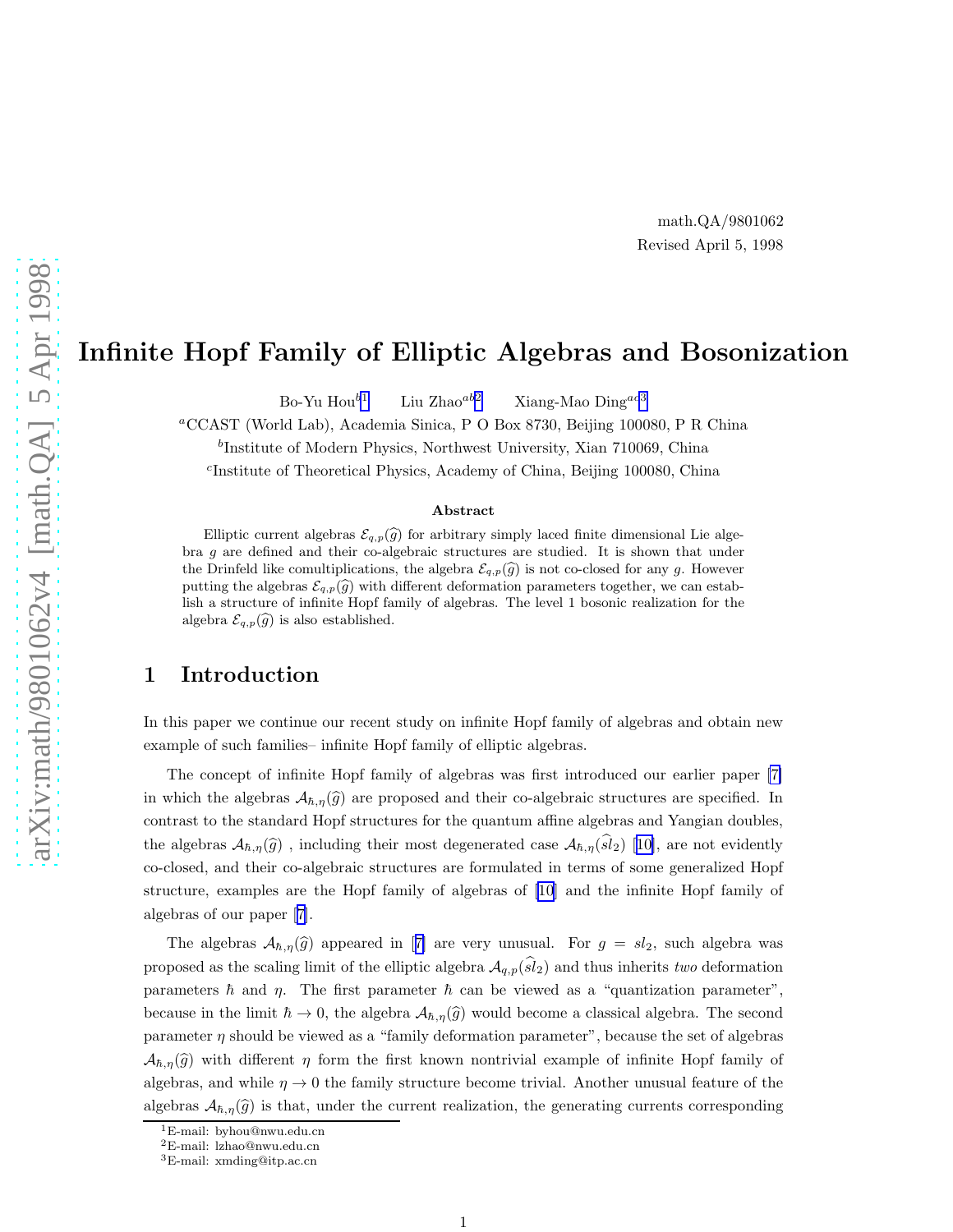to positive and negative roots are deformed differently. Despite their unusual mathematical features, the algebras  $\mathcal{A}_{\hbar,\eta}(\hat{g})$  are believed to have important applications in integrable quantum field theories such as Sine-Gordon and affine-Toda field theories. Moreover the study of such kind of algebras would provide better understanding to the  $((\hbar, \xi)$ -) deformed Virasoro and W algebras which are recently under active study.

In this paper we are motivated to study both the elliptic generalizations of the algebras  $\mathcal{A}_{\hbar,\eta}(\widehat{g})$  (or the pre-scaling algebras) and their associated infinite Hopf family of algebras.

The search for elliptic quantum algebras has been lasted for quite some years. Various elliptic deformed algebras have emerged in several different contexts, among them there are the Sklyanin algebras of type  $sl_N$ , the algebra  $\mathcal{A}_{q,p}(\widehat{sl}_2)$  [\[4](#page-10-0), [5\]](#page-10-0) and its generalization to the  $sl_N$  case,  $\mathcal{A}_{q,p}(\widehat{sl}_N)$ , which forms the class of so-called vertex type elliptic algebras, and the "elliptic quantum groups" of Felder et al[[1, 2](#page-10-0), [3](#page-10-0)] and the dynamical twisted algebra of Hou et al[[6\]](#page-10-0) which form the class of so-called face type elliptic algebras. The above mentioned elliptic algebras are all realized through the (vertex and face type) Yang-Baxter relations. The difference between Sklyanin algebra and the algebras  $\mathcal{A}_{q,p}(sl_N)$ , as well as that between Felder et al's algebra and Hou et al's one lie in that, the modulus for the elliptic entries of R-matrices are the same for the former and are different for the latter algebras. Other examples of elliptic algebras are the algebras for the deformed screening currents for the quantum deformed W algebras (defined for any simply-laced underlying Lie algebra  $q$ ) of the first two of the present authors [\[12\]](#page-11-0) and Konno's algebra  $U_{q,p}(\widehat{sl}_2)$  [\[11\]](#page-11-0).

We note that the classification for the elliptic deformed algebras seems far from complete yet. For example, the last two types of algebras are realized as current algebras only and their possible Yang-Baxter type realization are still unknown. Moreover, though the co-structures, or more explicitly, the quasi-Hopf structures, for the vertex and face type algebras realized through Yang-Baxter type relations has recently been clarified due to the work of Fronsdal and Jombo et al, similar structures in the current algebras of[[12\]](#page-11-0) are still unknown.

In this paper, we shall present a new type of elliptic current algebras which we denote as  $\mathcal{E}_{q,p}(\widehat{g})$  (where g can be any classical simply-laced Lie algebra) and study the associated infinite Hopf family of algebras structures. It turns out that the algebras  $\mathcal{E}_{q,p}(\widehat{g})$  are quite similar to the algebras of modified screening currents for the quantum  $(q, p)$ -deformed W-algebras mentioned above in the level 1 bosonic representations. The only difference lies in that, for the algebras  $\mathcal{E}_{q,p}(\hat{g})$  at level 1, the deformation parameter q is the inverse of the one in the algebrasdefined in [[12\]](#page-11-0) (whilst the parameter  $\tilde{q}$  is kept unchanged), and we assume here that  $|q| < 1$  $|q| < 1$  $|q| < 1$ , which corresponds to  $|q| > 1$  in [[12](#page-11-0)] (the algebras in [\[12\]](#page-11-0), however, were defined only for  $|q| < 1$  implicitly). This slight difference prevented us from defining the somewhat well-expected structure of infinite Hopf family of algebras in [\[12](#page-11-0)].

The organization of this paper is as follows. In section 2, we shall give a definition for the current algebra  $\mathcal{E}_{q,p}(\hat{g})$ . Section 3 is devoted to the study of the structure of associated infinite Hopf family of algebras. In Section 4 we give the bosonic representation for the current algebras  $\mathcal{E}_{q,p}(\widehat{g})$  at level 1. The final section–Section 5–is for some concluding remarks.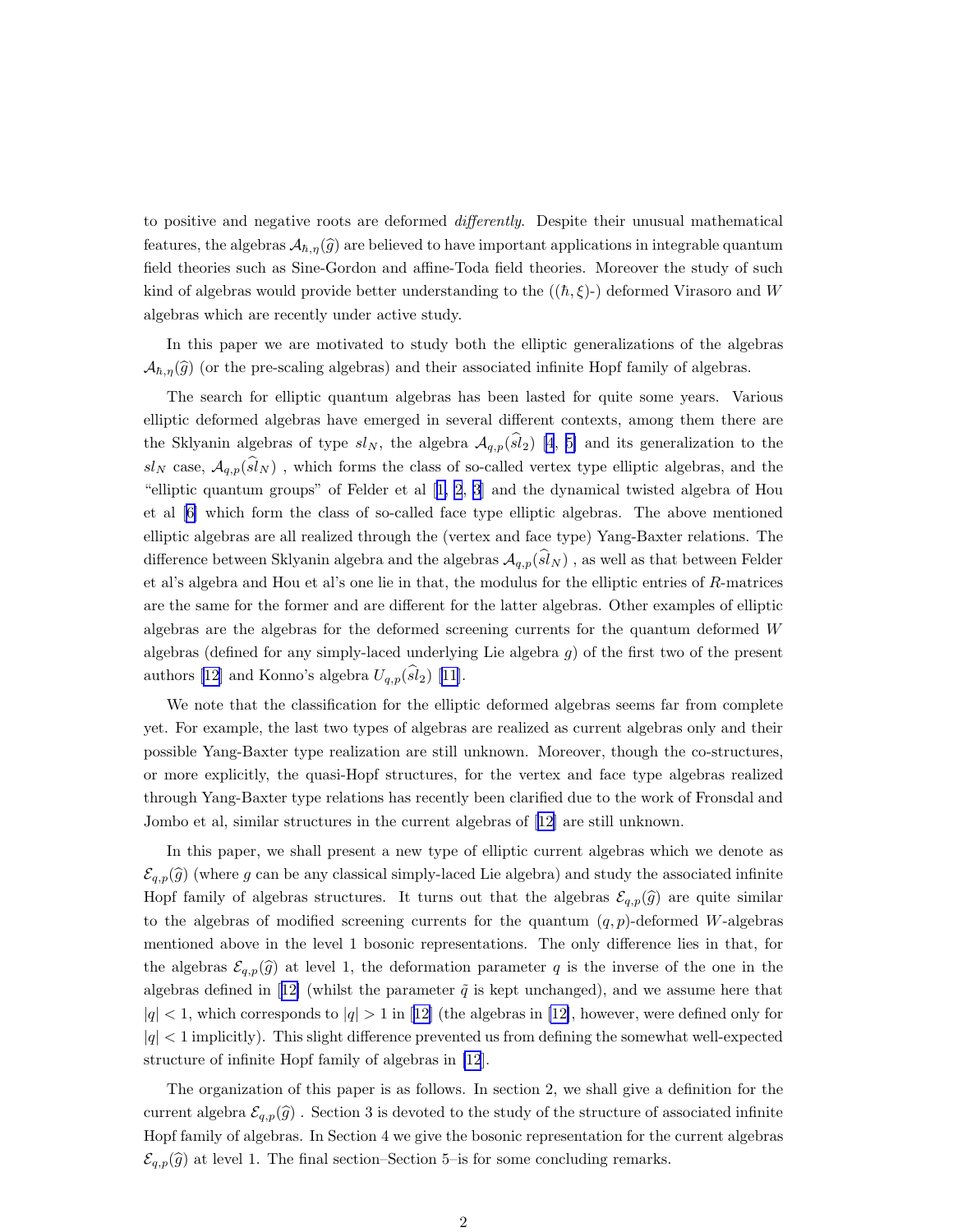# <span id="page-2-0"></span>2 The elliptic current algebra  $\mathcal{E}_{q,p}(\hat{g})$

We first give the definition for the elliptic current algebras  $\mathcal{E}_{q,p}(\widehat{g})$  .

**Definition 2.1** The elliptic current algebra  $\mathcal{E}_{q,p}(\widehat{g})$  is the associative algebra generated by the currents  $E_i(z)$ ,  $F_i(z)$ ,  $H_i^{\pm}(z)$  with  $i = 1, 2, ..., rank(g)$ , central element c and the unit element 1 with the following relations,

$$
H_i^{\pm}(z)H_j^{\pm}(w) = \frac{\theta_q\left(\frac{z}{w}p^{A_{ij}/2}\right)\theta_{\tilde{q}}\left(\frac{z}{w}p^{-A_{ij}/2}\right)}{\theta_q\left(\frac{z}{w}p^{-A_{ij}/2}\right)\theta_{\tilde{q}}\left(\frac{z}{w}p^{A_{ij}/2}\right)}H_j^{\pm}(w)H_i^{\pm}(z),\tag{1}
$$

$$
H_i^+(z)H_j^-(w) = \frac{\theta_q \left(\frac{z}{w} p^{(A_{ij}+c)/2}\right) \theta_{\tilde{q}} \left(\frac{z}{w} p^{-(A_{ij}+c)/2}\right)}{\theta_q \left(\frac{z}{w} p^{-(A_{ij}-c)/2}\right) \theta_{\tilde{q}} \left(\frac{z}{w} p^{(A_{ij}-c)/2}\right)} H_j^-(w)H_i^+(z), \tag{2}
$$

$$
H_i^+(z)E_j(w) = (-1)^{A_{ij}} (p^{-A_{ij}/2}) \frac{\theta_q \left(\frac{z}{w} p^{A_{ij}/2} p^{c/4}\right)}{\theta_q \left(\frac{z}{w} p^{-A_{ij}/2} p^{c/4}\right)} E_j(w) H_i^+(z), \tag{3}
$$

$$
H_i^-(z)E_j(w) = (-1)^{A_{ij}} (p^{-A_{ij}/2}) \frac{\theta_q \left(\frac{z}{w} p^{A_{ij}/2} p^{-c/4}\right)}{\theta_q \left(\frac{z}{w} p^{-A_{ij}/2} p^{-c/4}\right)} E_j(w) H_i^-(z), \tag{4}
$$

$$
H_i^+(z)F_j(w) = (-1)^{A_{ij}} (p^{A_{ij}/2}) \frac{\theta_{\tilde{q}}\left(\frac{z}{w}p^{-A_{ij}/2}p^{-c/4}\right)}{\theta_{\tilde{q}}\left(\frac{z}{w}p^{A_{ij}/2}p^{-c/4}\right)} F_j(w)H_i^+(z), \tag{5}
$$

$$
H_i^-(z)F_j(w) = (-1)^{A_{ij}} (p^{A_{ij}/2}) \frac{\theta_{\tilde{q}} \left(\frac{z}{w} p^{-A_{ij}/2} p^{c/4}\right)}{\theta_{\tilde{q}} \left(\frac{z}{w} p^{A_{ij}/2} p^{c/4}\right)} F_j(w) H_i^-(z), \tag{6}
$$

$$
E_i(z)E_j(w) = (-1)^{A_{ij}} (p^{-A_{ij}/2}) \frac{\theta_q \left(\frac{z}{w} p^{A_{ij}/2}\right)}{\theta_q \left(\frac{z}{w} p^{-A_{ij}/2}\right)} E_j(w) E_i(z), \tag{7}
$$

$$
F_i(z)F_j(w) = (-1)^{A_{ij}} (p^{A_{ij}/2}) \frac{\theta_{\tilde{q}}\left(\frac{z}{w}p^{-A_{ij}/2}\right)}{\theta_{\tilde{q}}\left(\frac{z}{w}p^{A_{ij}/2}\right)} F_j(w)F_i(z), \qquad (8)
$$

$$
[E_i(z), F_j(w)] = \frac{\delta_{ij}}{(p-1)zw} \left[ \delta\left(\frac{z}{w}q^c\right) H_i^+(zq^{c/2}) - \delta\left(\frac{w}{z}\tilde{q}^{-c}\right) H_i^-(w\tilde{q}^{-c/2}) \right], \quad (9)
$$

$$
E_i(z_1)E_i(z_2)E_j(w) - f_{ij}^{(q)}(z_1/w, z_2/w)E_i(z_1)E_j(w)E_i(z_2) + E_j(w)E_i(z_1)E_i(z_2) + (replacement \ z_1 \leftrightarrow z_2) = 0, \quad A_{ij} = -1,
$$
 (10)

$$
F_i(z_1)F_i(z_2)F_j(w) - f_{ij}^{(\tilde{q})}(z_1/w, z_2/w)F_i(z_1)F_j(w)F_i(z_2) + F_j(w)F_i(z_1)F_i(z_2) + (replacement \ z_1 \leftrightarrow z_2) = 0, \quad A_{ij} = -1,
$$
 (11)

where

$$
f_{ij}^{(a)}(z_1/w, z_2/w) = \frac{\left(\psi_{ii}^{(a)}\left(\frac{z_2}{z_1}\right) + 1\right)\left(\psi_{ij}^{(a)}\left(\frac{w}{z_1}\right)\psi_{ij}^{(a)}\left(\frac{w}{z_2}\right) + 1\right)}{\psi_{ij}^{(a)}\left(\frac{w}{z_2}\right) + \psi_{ii}^{(a)}\left(\frac{z_2}{z_1}\right)\psi_{ij}^{(a)}\left(\frac{w}{z_1}\right)}, \quad a = q, \ \tilde{q},
$$
  

$$
\psi_{ij}^{(q)}(x) = (-1)^{A_{ij}} p^{-A_{ij}/2} \frac{\theta_q\left(x^{-1}p^{A_{ij}/2}\right)}{\theta_q\left(x^{-1}p^{-A_{ij}/2}\right)},
$$
  

$$
\psi_{ij}^{(\tilde{q})}(x) = (-1)^{A_{ij}} p^{A_{ij}/2} \frac{\theta_{\tilde{q}}\left(x^{-1}p^{-A_{ij}/2}\right)}{\theta_{\tilde{q}}\left(x^{-1}p^{A_{ij}/2}\right)},
$$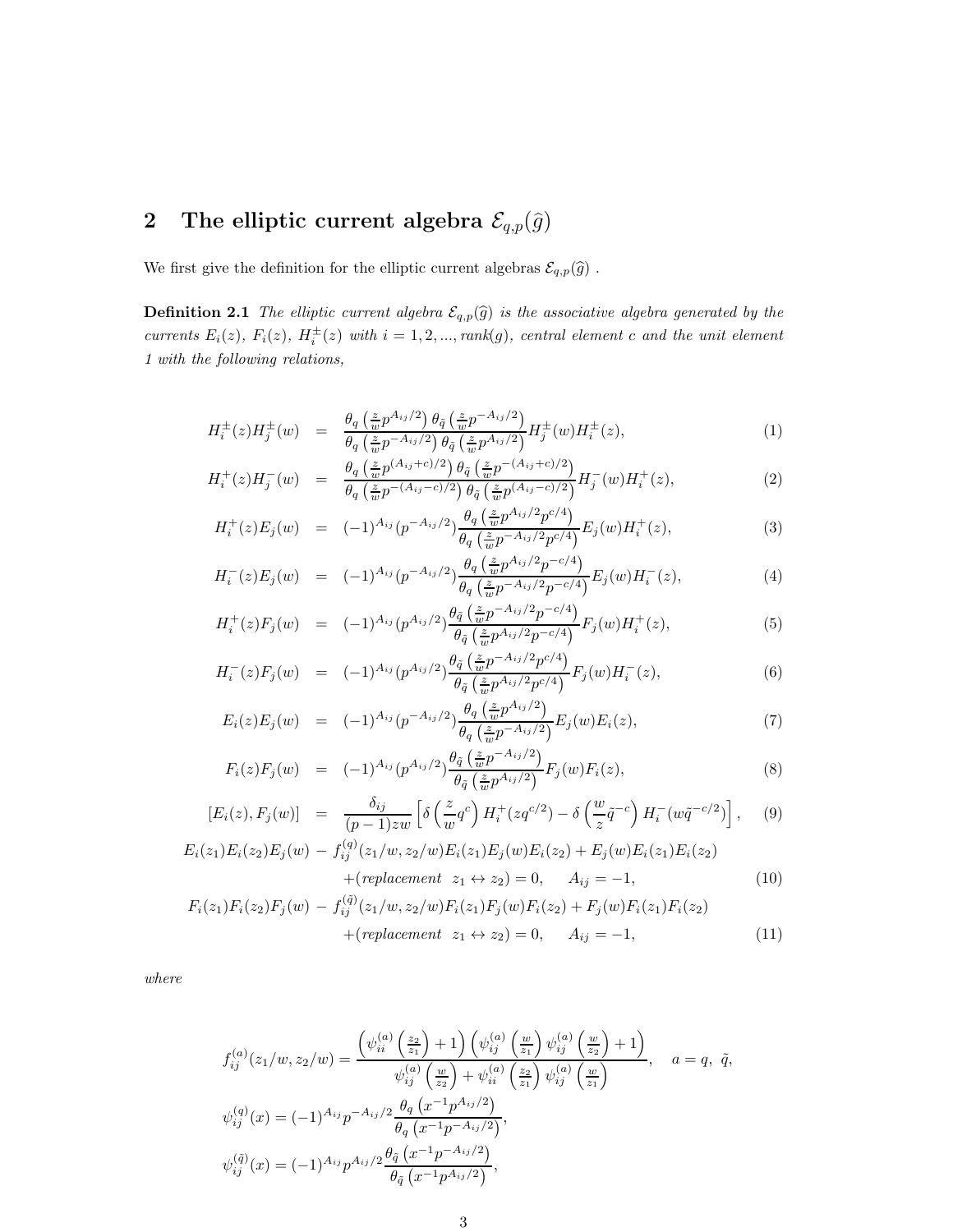q and p are a pair of deformation parameters with norms  $|q| < 1$  and  $|p| < 1$ , z, w are spectral parameters,  $\tilde{q}$  and q are connected by the relation

$$
\tilde{q}/q = p^c,
$$

and  $\theta_q(z)$  is the standard elliptic function given by

$$
\theta_q(z) = (z|q)_{\infty} (qz^{-1}|q)_{\infty} (q|q)_{\infty},
$$
  

$$
(z|q_1, ..., q_m)_{\infty} = \prod_{i_1, i_2, ..., i_m=0}^{\infty} (1 - zq_1^{i_1} q_2^{i_2} ... q_m^{i_m}).
$$

Quite analogous to the case of  $\mathcal{A}_{h,\eta}(\widehat{g})$ , the elliptic current algebra given above enjoys the following features,

- it has two deformation parameters  $p, q$  and the "positive" and "negative" currents  $E(z)$ and  $F(z)$  are deformed differently (each corresponds to one of the two parameters q and  $\tilde{q}$  respectively);
- the currents  $H_i^{\pm}(z)$  do not commute with themselves in contrast to the q-affine and Yangian cases.

These features are also shared by the algebras  $\mathcal{A}_{q,p}(\widehat{sl}_N)$ ,  $\mathcal{A}_{q,p,\hat{\pi}}(\widehat{sl}_2)$  and  $U_{q,p}(\widehat{sl}_2)$ .

The second feature has a rather significant consequence. If one consider the subalgebras generated by the currents  $H^+(z)$ ,  $E(z)$  or  $H^-(z)$ ,  $F(z)$ , it would turn out that they do not form nilpotent or even solvable subalgebras. However, in the q-affine and Yangian cases similar subalgebras are indeed solvable and with the aid of a properly defined Manin pairing, they give rise to the structure of quantum doubles. The non-solvability of such subalgebras in our case might imply that the algebra  $\mathcal{E}_{q,p}(\hat{g})$  under consideration does not have a simple quantum double structure.

In order to show the more deep relationship between our algebra and the algebras  $\mathcal{A}_{h,\eta}(\hat{g})$ , we give the fillowing proposition which show that the algebra  $\mathcal{E}_{q,p}(\widehat{g})$  is an elliptic extension of  $\mathcal{A}_{\hbar,\eta}(\widehat{g})$ .

Proposition 2.2 In the scaling limit

$$
p = e^{\epsilon \hbar}
$$
,  $q = e^{\frac{\epsilon}{\eta}}$ ,  $z = e^{i\epsilon u}$   
 $\epsilon \to 0$ 

the algebra  $\mathcal{E}_{q,p}(\widehat{g})$  tends to the algebra  $\mathcal{A}_{\hbar,\eta}(\widehat{g})$  defined in [\[7\]](#page-10-0).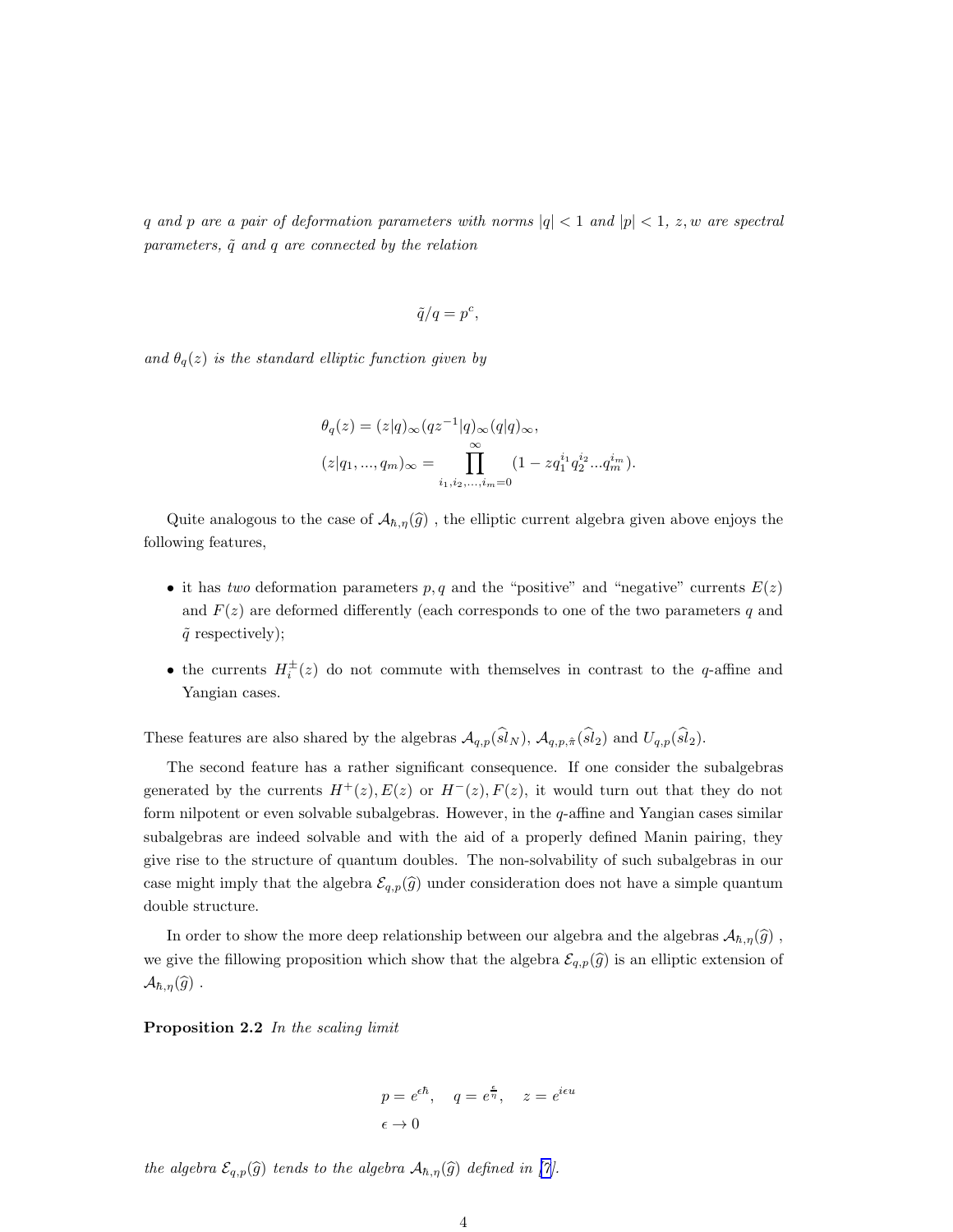<span id="page-4-0"></span>We remark that for the case  $g = sl_2$ , both the algebra  $\mathcal{A}_{q,p}(\widehat{sl}_2)$  and  $U_{q,p}(\widehat{sl}_2)$  would yield  $\mathcal{A}_{\hbar,\eta}(\widehat{sl}_2)$  in the scaling limit. Therefore our algebra  $\mathcal{E}_{q,p}(\widehat{g})$  has the same scaling limit as those two algebras for the special underlying Lie algebra  $g = sl_2$ . However, for general simply-laced g, our algebra  $\mathcal{E}_{q,p}(\hat{g})$  is the only known algebra which tends to  $\mathcal{A}_{\hbar,\eta}(\hat{g})$  in the scaling limit. Actually, the generalization of  $\mathcal{A}_{q,p}(sl_2)$  to the case of D, E series of Lie algebras are not known to exist. Likewise, the generalization of  $U_{q,p}(\widehat{sl}_2)$  to any other g is also not known to exist. (We noticed the similarity between our algebra at  $g = sl_2$  and  $U_{q,p}(sl_2)$ . It is possible that these two algebras are isomorphic, however we do not make this claim because we did not make it out yet.  $4)$ 

Anotherremark is in order here. The algebra  $\mathcal{E}_{q,p}(\widehat{g})$ , as well as  $\mathcal{A}_{\hbar,\eta}(\widehat{g})$  defined in [[7\]](#page-10-0), should be regarded as current algebras only since we do not know the corresponding Yang-Baxter type realizations. Actually, given a Yang-Baxter type relation one can define an associative algebra which is certain deformation of the universal enveloping algebra of some underlying Lie algebra, and, due to the well-known Ding-Frenkel homomorphism, one can find a corresponding current realization which is of important usage for the construction of infinite dimensional representations. However, the inverse to Ding-Frenkel homomorphism is some Riemann problem which often does not possesses a unique solution [\[9](#page-10-0)]. Therefore, given the definition of a current algebra such as  $\mathcal{E}_{q,p}(\hat{g})$ , one actually cannot associate a unique Yang-Baxter type relation without putting in extra constraints. It seems quite possible that both the vertex type and face type elliptic algebras can be obtained from the same current algebra  $\mathcal{E}_{q,p}(\hat{g})$  by introducing different sets of constraints which lead to different solutions to the Riemann problem. We hope to consider this problem in later studies.

### 3 The structure of infinite Hopf family of algebras for  $\mathcal{E}_{q,p}(\widehat{g})$

The algebra  $\mathcal{E}_{q,p}(\hat{g})$  defined in the last section is in fact the representative of an infinite Hopf family of elliptic algebras which we now specify.

Let  $\{\mathcal{A}_n, n \in \mathbb{Z}\}\$  be a family of associative algebras over C with unit. Let  $\{v_i^{(n)}, i =$ 1, ...,  $\dim(A_n)$  be a basis of  $A_n$ . The maps

$$
\tau_n^{\pm} : \mathcal{A}_n \rightarrow \mathcal{A}_{n \pm 1}
$$

$$
v_i^{(n)} \rightarrow v_i^{(n \pm 1)}
$$

are morphisms from  $A_n$  to  $A_{n\pm 1}$ . For any two integers n, m with  $n < m$ , we can specify a pair of morphisms

$$
\tau^{(m,n)} = Mor(\mathcal{A}_m, \ \mathcal{A}_n) \equiv \tau^+_{m-1} ... \tau^+_{n+1} \tau^+_n : \ \mathcal{A}_n \to \mathcal{A}_m,
$$

 $4T_0$ compare with [[11](#page-11-0)], we one should bare in mind that the the following change of notations should be made:  $q \rightarrow p$ ,  $p \rightarrow q^2$  and  $c \rightarrow -c$ .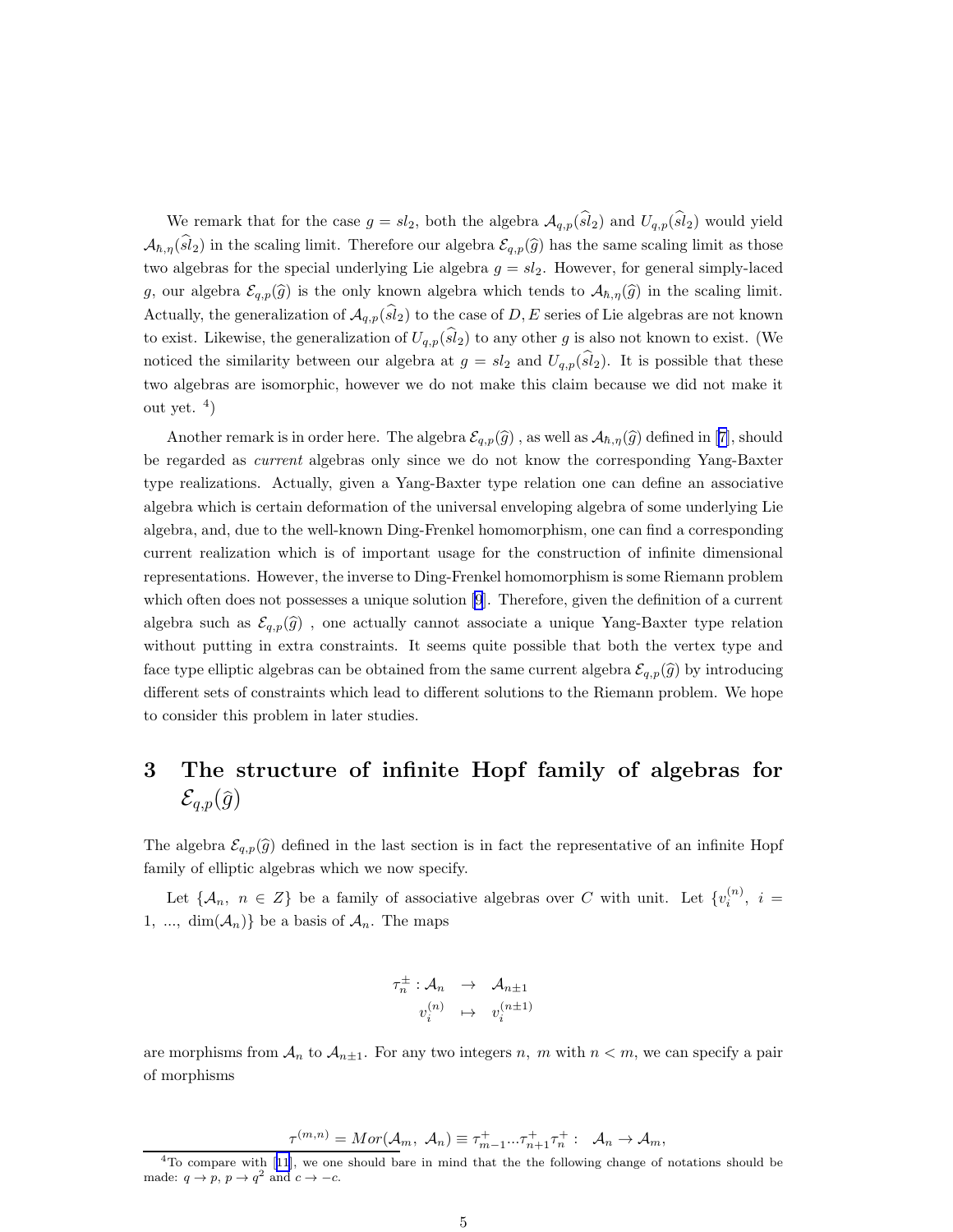$$
\tau^{(n,m)} = Mor(\mathcal{A}_n, \ \mathcal{A}_m) \equiv \tau_{n+1}^- \dots \tau_{m-1}^- \tau_m^- : \ \mathcal{A}_m \to \mathcal{A}_n \tag{12}
$$

with  $\tau^{(m,n)}\tau^{(n,m)} = id_m$ ,  $\tau^{(n,m)}\tau^{(m,n)} = id_n$ . Clearly the morphisms  $\tau^{(m,n)}$ ,  $n,m \in \mathbb{Z}$  satisfy the associativity condition  $\tau^{(m,p)}\tau^{(p,n)} = \tau^{(m,n)}$  and thus make the family of algebras  $\{\mathcal{A}_n, n \in$ Z} into a category.

**Definition 3.1** The category of algebras  $\{A_n, \{ {\tau}^{(n,m)} \}, n,m \in Z \}$  is called an infinite Hopf  $family$  of algebras if on each object  $\mathcal{A}_n$  of the category one can define the morphisms  $\Delta_n^\pm:\mathcal{A}_n\to$  $\mathcal{A}_n\otimes\mathcal{A}_{n\pm1},\ \epsilon_n:\mathcal{A}_n\to C$  and antimorphisms  $S_n^\pm:\mathcal{A}_n\to\mathcal{A}_{n\pm1}$  such that the following axioms hold,

• 
$$
(\epsilon_n \otimes id_{n+1}) \circ \Delta_n^+ = \tau_n^+, \ (id_{n-1} \otimes \epsilon_n) \circ \Delta_n^- = \tau_n^-
$$
 (a1)

• 
$$
m_{n+1} \circ (S_n^+ \otimes id_{n+1}) \circ \Delta_n^+ = \epsilon_{n+1} \circ \tau_n^+, \ m_{n-1} \circ (id_{n-1} \otimes S_n^-) \circ \Delta_n^- = \epsilon_{n-1} \circ \tau_n^-
$$
 (a2)

• 
$$
(\Delta_n^- \otimes id_{n+1}) \circ \Delta_n^+ = (id_{n-1} \otimes \Delta_n^+) \circ \Delta_n^-
$$
 (a3)

in which  $m_n$  is the algebra multiplication for  $A_n$ .

**Remark 3.2** We remark here that the presentation of infinite Hopf family of algebras is slightly different from that of  $|7|$  in the trigonometric case. However, the statement that the algebra  $\mathcal{A}_{h,n}(\widehat{g})$  is a representative of an infinite Hopf family of trigonometric algebras still hold true under the present definition of infinite Hopf family of algebras.

Let  $A$  be an associative algebra over  $C$  with unit. A trivial example of infinite Hopf family of algebras is given by the category of algebras  $\{\mathcal{A}_n \equiv \mathcal{A}, \ \{\tau^{(n,m)} \equiv id_\mathcal{A}\}, \ n, m \in \mathbb{Z}\}\$  with  $\Delta_n^{\pm}$ ,  $\epsilon_n$ and  $S_n^{\pm}$  identified as the standard Hopf algebra structures over A. This trivial example shows that the infinite Hopf family of algebras can be regarded as some deformation of the standard Hopf algebra structure. The maps  $\Delta_n^{\pm}$ ,  $\epsilon_n$  and  $S_n^{\pm}$  in the infinite Hopf family of algebras are called comultiplications, counits and antipodes by this analogy.

Now let us consider the infinite Hopf family of algebras structure of our algebra  $\mathcal{E}_{q,p}(\widehat{g})$ . For this purpose we introduce some notations. First, we denote the algebra  $\mathcal{E}_{q,p}(\widehat{g})$  by  $\mathcal{E}_{q,p}(\widehat{g})_c$ , specifying explicitly the central extension  $c$ . We see that this algebra is determined uniquely as a current algebra by the defining relations [\(1](#page-2-0)-[11\)](#page-2-0) provided the following data are fixed: g, q, p, c. In general, given a series of  $c_n$ ,  $n \in \mathbb{Z}$ , we can define

$$
q^{(n+1)}/q^{(n)} = p^{c_n},
$$

starting from the data  $q^{(1)} = q$ ,  $c_1 = c$ . It is obvious that  $\tilde{q} = q^{(2)}$  and hence  $\tilde{q}^{(n)} = q^{(n+1)}$ . We collect the family of algebras  $\{\mathcal{E}_{q^{(n)},p}(\widehat{g})_{c_n}$ ,  $n \in \mathbb{Z}\}$  where  $\mathcal{E}_{q^{(n)},p}(\widehat{g})_{c_n}$  is the algebra  $\mathcal{E}_{q,p}(\widehat{g})_{c_n}$ with q replaced by  $q^{(n)}$  and c by  $c_n$ . The generating currents  $H_i^{\pm}(z)$ ,  $E_i(z)$  and  $F_i(z)$  for the algebra  $\mathcal{E}_{q^{(n)},p}(\widehat{g})_{c_n}$  are denoted as  $H_i^{\pm}(z;q^{(n)}), E_i(z;q^{(n)})$  and  $F_i(z;q^{(n)})$  etc.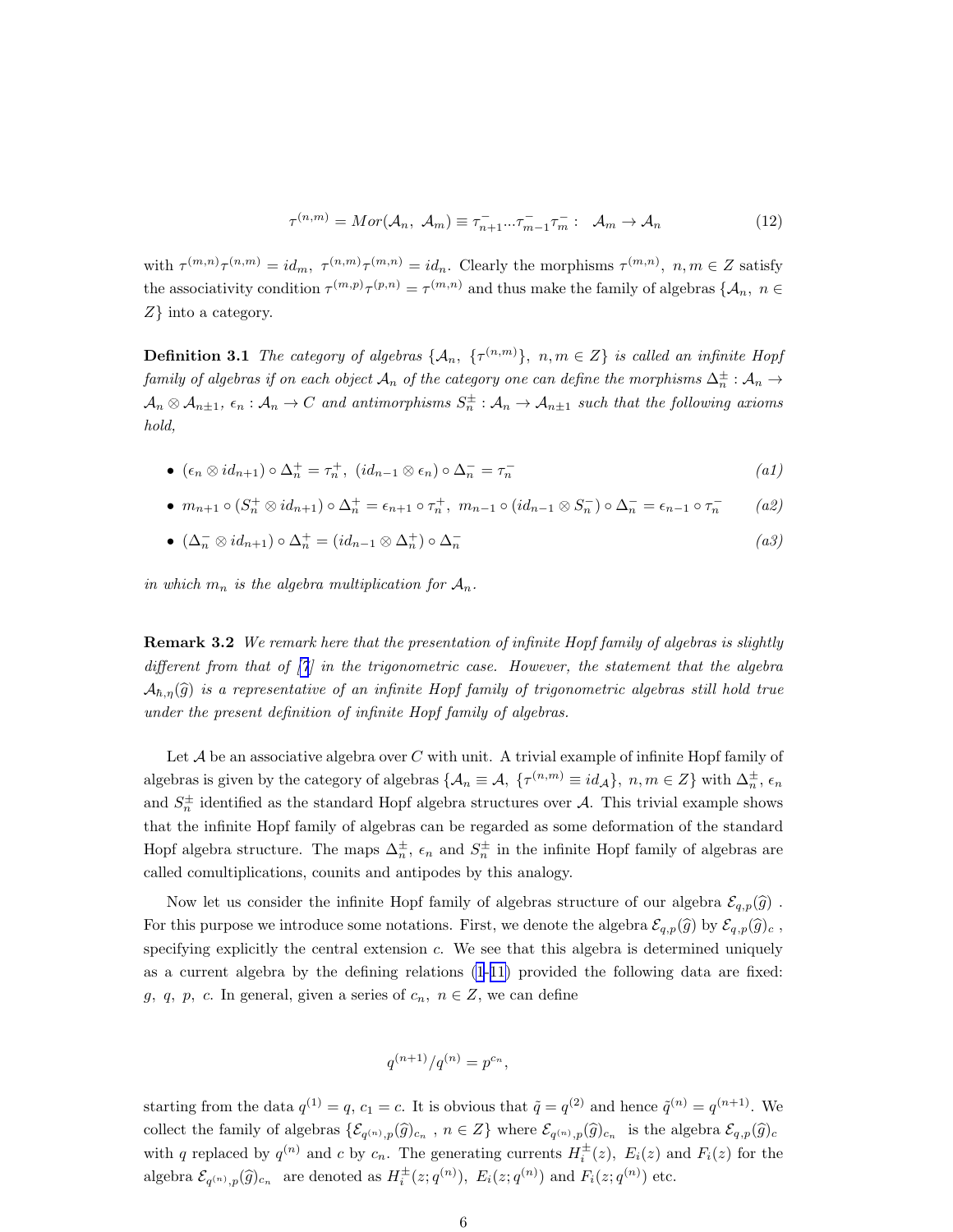The family of algebras  $\{\mathcal{E}_{q^{(n)},p}(\widehat{g})_{c_n}$ ,  $n \in Z\}$  can be easily turned into a category by introducing the morphisms  $\tau_n^{\pm}$ 

$$
\tau_n^{\pm} : \mathcal{E}_{q^{(n)},p}(\widehat{g})_{c_n} \rightarrow \mathcal{E}_{q^{(n\pm 1)},p}(\widehat{g})_{c_{n\pm 1}}
$$
\n
$$
H_i^{\pm}(z;q^{(n)}) \rightarrow H_i^{\pm}(z;q^{(n\pm 1)})
$$
\n
$$
E_i(z;q^{(n)}) \rightarrow E_i(z;q^{(n\pm 1)})
$$
\n
$$
F_i(z;q^{(n)}) \rightarrow F_i(z;q^{(n\pm 1)})
$$
\n
$$
c_n \rightarrow c_{n\pm 1}
$$

anddefining the compositions  $\tau^{(n,m)}$  as did in ([12\)](#page-4-0).

The following proposition is one of our major results.

**Proposition 3.3** The category of algebras  $\{\mathcal{E}_{q^{(n)},p}(\widehat{g})_{c_n}, \ \{\tau^{(n,m)}\}, n,m \in \mathbb{Z}\}\)$  form an (elliptic) infinite Hopf family of algebras with the Hopf family structures given as follows:

• the comultiplications  $\Delta_n^{\pm}$ :

$$
\Delta_n^+ c_n = c_n + c_{n+1},
$$
  
\n
$$
\Delta_n^+ H_i^+(z; q^{(n)}) = H_i^+(z p^{c_{n+1}/4}; q^{(n)}) \otimes H_i^+(z p^{-c_n/4}; q^{(n+1)}),
$$
  
\n
$$
\Delta_n^+ H_i^-(z; q^{(n)}) = H_i^-(z p^{-c_{n+1}/4}; q^{(n)}) \otimes H_i^-(z p^{c_n/4}; q^{(n+1)}),
$$
  
\n
$$
\Delta_n^+ E_i(z; q^{(n)}) = E_i(z; q^{(n)}) \otimes 1 + H_i^-(z p^{c_n/4}; q^{(n)}) \otimes E_i(z p^{c_n/2}; q^{(n+1)}),
$$
  
\n
$$
\Delta_n^+ F_i(z; q^{(n)}) = 1 \otimes F_i(z; q^{(n+1)}) + F_i(z p^{c_{n+1}/2}; q^{(n)}) \otimes H_i^+(z p^{c_{n+1}/4}; q^{(n+1)}),
$$

$$
\Delta_n^- c_n = c_{n-1} + c_n,
$$
  
\n
$$
\Delta_n^- H_i^+(z; q^{(n)}) = H_i^+(zp^{c_n/4}; q^{(n-1)}) \otimes H_i^+(zp^{-c_{n-1}/4}; q^{(n)}),
$$
  
\n
$$
\Delta_n^- H_i^-(z; q^{(n)}) = H_i^-(zp^{-c_n/4}; q^{(n-1)}) \otimes H_i^-(zp^{c_{n-1}/4}; q^{(n)}),
$$
  
\n
$$
\Delta_n^- E_i(z; q^{(n)}) = E_i(z; q^{(n-1)}) \otimes 1 + H_i^-(zp^{c_{n-1}/4}; q^{(n-1)}) \otimes E_i(zp^{c_{n-1}/2}; q^{(n)}),
$$
  
\n
$$
\Delta_n^+ F_i(z; q^{(n)}) = 1 \otimes F_i(z; q^{(n)}) + F_i(zp^{c_n/2}; q^{(n-1)}) \otimes H_i^+(zp^{c_n/4}; q^{(n)});
$$

• the counits  $\epsilon_n$ :

$$
\epsilon_n(c_n) = 0,
$$
  
\n
$$
\epsilon_n(1_n) = 1,
$$
  
\n
$$
\epsilon_n(H_i^{\pm}(z; q^{(n)})) = 1,
$$
  
\n
$$
\epsilon_n(E_i(z; q^{(n)})) = 0,
$$
  
\n
$$
\epsilon_n(F_i(z; q^{(n)})) = 0;
$$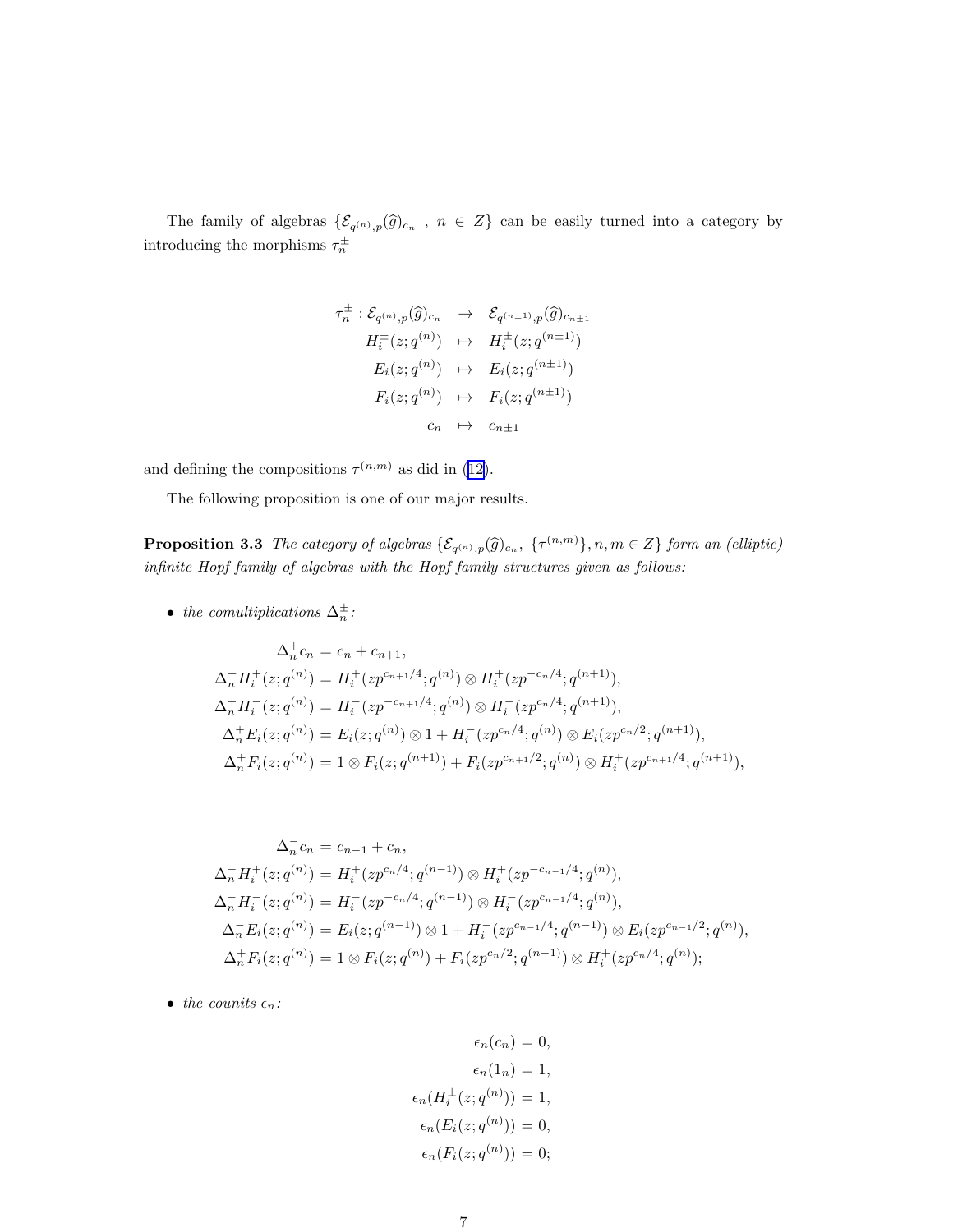• the antipodes  $S_n^{\pm}$ :

$$
S_n^{\pm}c_n = -c_{n\pm 1},
$$
  
\n
$$
S_n^{\pm}H_i^+(z;q^{(n)}) = [H_i^+(z;q^{(n\pm 1)})]^{-1},
$$
  
\n
$$
S_n^{\pm}H_i^-(z;q^{(n)}) = [H_i^-(z;q^{(n\pm 1)})]^{-1},
$$
  
\n
$$
S_n^{\pm}E_i(z;q^{(n)}) = -H_i^-(zp^{-c_{n\pm 1}/4};q^{(n\pm 1)})^{-1}E_i(zp^{-c_{n\pm 1}/2};q^{(n\pm 1)}),
$$
  
\n
$$
S_n^{\pm}F_i(z;q^{(n)}) = -F_i(zp^{-c_{n\pm 1}/2};q^{(n\pm 1)})H_i^+(zp^{-c_{n\pm 1}/4};q^{(n\pm 1)})^{-1}.
$$

The proof for this proposition is by straightforward calculations.

Remark 3.4 The comultiplications, counits and antipodes given above are analogous to the Drinfeld Hopf structures for q-affine algebras. The difference lies in that, instead of sending elements of the algebra  $A_n$  into the tensor product space of the same algebra, the comultiplications  $\Delta_n^{\pm}$  now send elements of  $\mathcal{A}_n$  into the tensor product spaces  $\mathcal{A}_n \otimes \mathcal{A}_{n+1}$  and  $\mathcal{A}_{n-1} \otimes \mathcal{A}_n$ respectively of two neighboring algebras in the family. The shift in the suffices in the notations of target spaces indicate the crucial difference between nontrivial infinite Hopf family of algebras and trivial ones.

In order to understand the meaning of the unusual shift of suffices mentioned above, we present here another proposition which was first found in[[7](#page-10-0)] in the trigonometric case.

**Proposition 3.5** The comultiplication  $\Delta_n^+$  induces an algebra homomorphism

$$
\begin{array}{rcl}\rho: \mathcal{E}_{q^{(n)},p}(\widehat{g})_{c_n+c_{n+1}} & \rightarrow & \mathcal{E}_{q^{(n)},p}(\widehat{g})_{c_n} \otimes \mathcal{E}_{q^{(n+1)},p}(\widehat{g})_{c_{n+1}}\\ X & \mapsto & \Delta_n^+ \widetilde{X},\end{array}
$$

where  $X \in \mathcal{E}_{q^{(n)},p}(\widehat{g})_{c_n+c_{n+1}}, \quad \tilde{X} \in \mathcal{E}_{q^{(n)},p}(\widehat{g})_{c_n}$  and

$$
\tilde{X} = \begin{cases}\n\begin{array}{c}\nc_n \\
H_i^{\pm}(z; q^{(n)}) \\
E_i(z; q^{(n)})\n\end{array} & \text{if} & X = \begin{cases}\n\begin{array}{c}\nc_n + c_{n+1} \\
H_i^{\pm}(z; q^{(n)})\n\end{array} \\
E_i(z; q^{(n)})\n\end{array}.\n\end{cases}
$$

Likewise, the comultiplication  $\Delta_n^-$  induces an algebra homomorphism

$$
\overline{\rho}: \mathcal{E}_{q^{(n-1)},p}(\widehat{g})_{c_{n-1}+c_n} \longrightarrow \mathcal{E}_{q^{(n-1)},p}(\widehat{g})_{c_{n-1}} \otimes \mathcal{E}_{q^{(n)},p}(\widehat{g})_{c_n}
$$

$$
X \longrightarrow \Delta_n^+ \widetilde{X},
$$

where  $X \in \mathcal{E}_{q^{(n-1)},p}(\widehat{g})_{c_{n-1}+c_n}, \quad \tilde{X} \in \mathcal{E}_{q^{(n)},p}(\widehat{g})_{c_n}$  and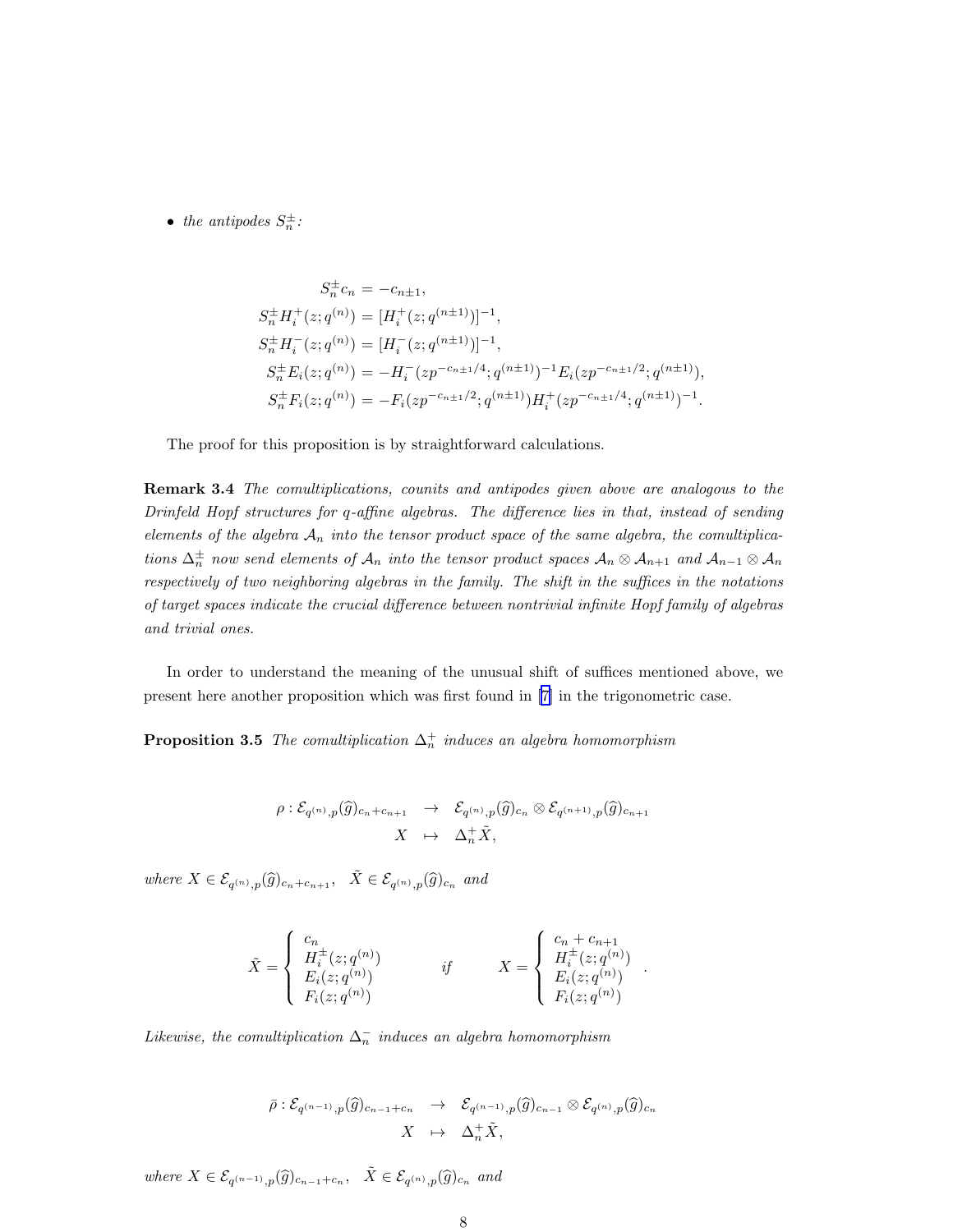$$
\tilde{X} = \begin{cases}\n\begin{array}{c}\nc_n \\
H_i^{\pm}(z; q^{(n)}) \\
E_i(z; q^{(n)})\n\end{array} & \text{if} & X = \begin{cases}\nc_{n-1} + c_n \\
H_i^{\pm}(z; q^{(n-1)}) \\
E_i(z; q^{(n-1)})\n\end{cases} \\
F_i(z; q^{(n-1)})\n\end{cases}
$$

.

**Corollary 3.6** Let m be a positive integer. The iterated comultiplication  $\Delta_n^{(m)+} = (id_n \otimes$  $id_{n+1}\otimes...\otimes id_{n+m-2}\otimes\Delta^+_{n+m-1})\circ (id_n\otimes id_{n+1}\otimes...\otimes id_{n+m-3}\otimes\Delta^+_{n+m-2})...\circ (id_n\otimes\Delta^+_{n+1})\circ\Delta^+_{n}$  $induces\ an\ algebra\ homomorphism\ \rho^{(m)}$ 

$$
\rho^{(m)}:\mathcal{E}_{q^{(n)},p}(\widehat{g})_{c_n+c_{n+1}+\ldots+c_{n+m}}\rightarrow \mathcal{E}_{q^{(n)},p}(\widehat{g})_{c_n}\otimes\mathcal{E}_{q^{(n+1)},p}(\widehat{g})_{c_{n+1}}\otimes\ldots\otimes\mathcal{E}_{q^{(n+m)},p}(\widehat{g})_{c_{n+m}}
$$

in the spirit of Proposition 3.5.

**Remark 3.7** We stress here that the maps  $\rho$ ,  $\bar{\rho}$  and  $\rho^{(m)}$  are algebra homomorphisms, whilst  $\tau_n^\pm$ ,  $\tau^{(n,m)}$  and  $\Delta_n^\pm$  etc are only algebra morphisms. The difference between algebra morphisms and algebra homomorphisms lies in that the latter preserves the structure functions whilst the former does not.

The above proposition and its corollary shows that although the algebras  $\mathcal{E}_{q^{(n)},p}(\widehat{g})_{c_n}$  are not co-closed, the tensor product representations can still be defined using the comultiplications  $\Delta_n^{\pm}$ . In particular, if the  $c_n = 1$  representation for  $\mathcal{E}_{q^{(n)},p}(\widehat{g})_{c_n}$  is available, then the representations at any positive integer  $c_n$  are all available, left aside the reducibility problems of such representations. This statement is of particular importance when one need to realize that the algebra  $\mathcal{E}_{q,p}(\widehat{g})_c$  is non-empty for  $c \in Z_+\backslash \{1\}.$ 

## 4 Free boson realization of the algebra  $\mathcal{E}_{q,p}(\hat{g})$  at  $c = 1$

Having established the infinite Hopf family of algebras structure of the elliptic current algebra  $\mathcal{E}_{q,p}(\hat{g})$ , we now turn to consider its simplest infinite dimensional representation, i.e. the free boson realization at  $c = 1$ .

First we introduce the Heisenberg algebra  $\mathcal{H}_{q,p}(g)$  with generators  $a_i[n], P_i, Q_i, i = 1, \ldots,$ rank $(g), n \in Z \setminus \{0\}$  and generating relations

$$
[a_i[n], a_j[m]] = \frac{1}{n} \frac{(1 - q^{-n})(p^{nA_{ij}/2} - p^{-nA_{ij}/2})(1 - (pq)^n)}{1 - p^n} \delta_{n,m},
$$
  
[*P<sub>i</sub>*, *Q<sub>j</sub>*] = *A<sub>ij</sub>*,

where  $A_{ij}$  is the Cartan matrix for the Lie algebra g. Let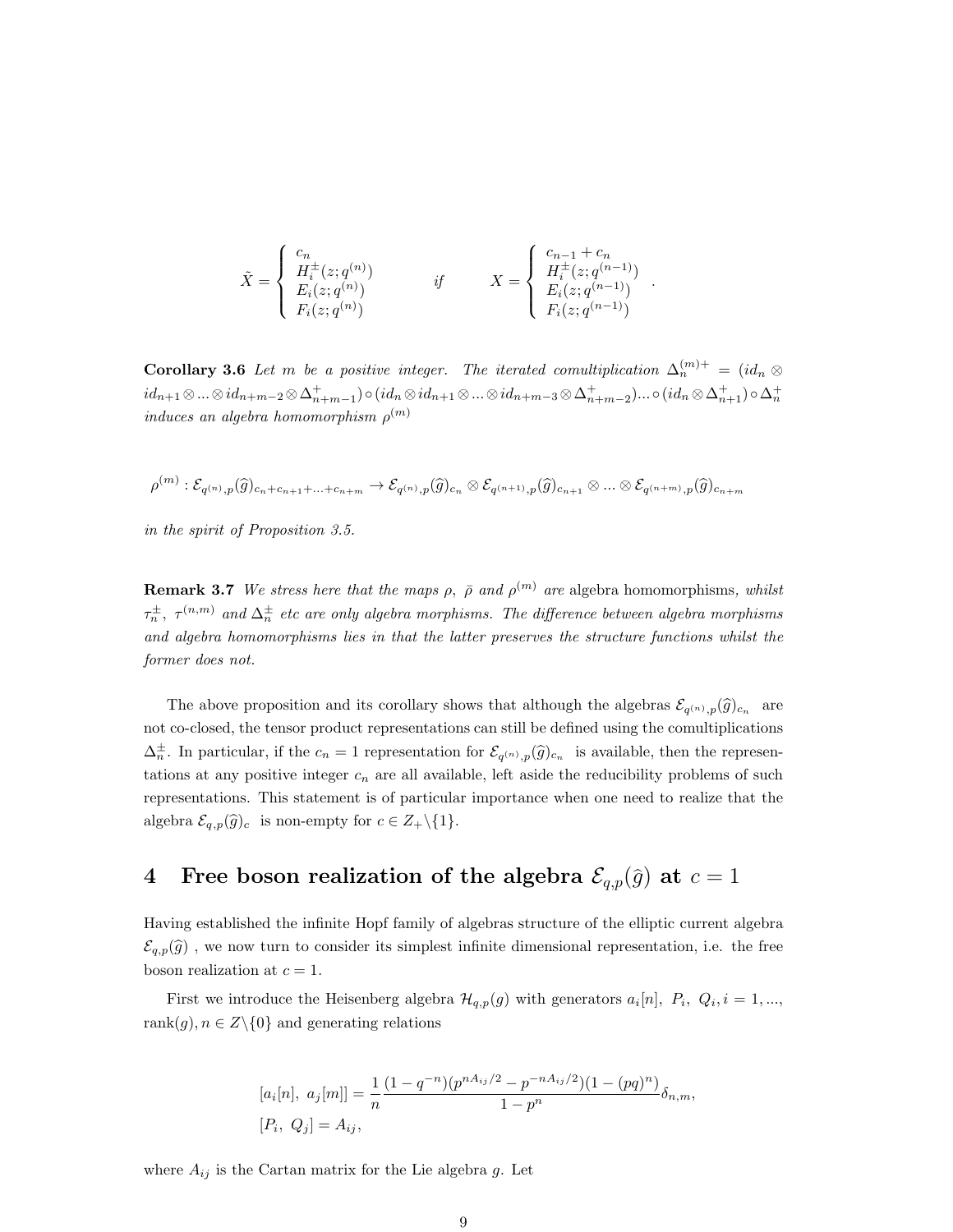$$
s_i^+[n] = \frac{a_i[n]}{q^n - 1}, \quad s_i^-[n] = -\frac{a_i[n]}{(pq)^{-n} - 1}
$$

and define the (deformed) free boson fields

$$
\varphi_i(z) = \sum_{n \neq 0} s_i^+[n]z^{-n}, \quad \psi_i(z) = \sum_{n \neq 0} s_i^-[n]z^{-n}.
$$

**Proposition 4.1** The following bosonic expressions give a level  $c = 1$  realization for the algebra  $\mathcal{E}_{q,p}(\widehat{g})$  on the Fock space of the Heisenberg algebra  $\mathcal{H}_{q,p}(g)$ ,

$$
E_i(z) = e^{Q_i} z^{P_i} : \exp[\varphi_i(z(pq)^{1/2})] ;
$$
  
\n
$$
F_i(z) = e^{-Q_i} z^{-P_i} : \exp[-\psi_i(zq^{1/2})] ;
$$
  
\n
$$
H_i^+(z) =: E_i(zp^{1/4}) F_i(zp^{-1/4}) ;
$$
  
\n
$$
H_i^-(z) =: E_i(zp^{-1/4}) F_i(zp^{1/4}) ;
$$

where : : means taking all subexpressions consisted of  $a_i[n]$  with  $n > 0$  and  $P_i$  to the right of expressions consisted of  $a_i[n]$  with  $n < 0$  and  $Q_i$ .

The proof for this proposition is also by straightforward but tedious calculations.

#### 5 Concluding Remarks

In this paper we obtained the new elliptic current algebras  $\mathcal{E}_{q,p}(\hat{g})$  and showed that these algebras has a structure of infinite Hopf family of algebras. So far we have obtained two kinds of nontrivial infinite Hopf family of algebras: trigonometric (for the algebras  $\mathcal{A}_{\hbar,\eta}(\hat{g})$ ) and elliptic (for the algebras  $\mathcal{E}_{q,p}(\hat{g})$ ). It is thus an interesting question to ask whether there exists any rational algebras which has the same co-algebraic structure.

It is interesting to mention that the comultiplications appearing in such co-structures are all of the Drinfeld type, which closes over the currents themselves and does not require the resolution to the inverse problem (Riemann problem) of the Ding-Frenkel homomorphism. Recall that two kinds of comultiplications (and thus two kinds of Hopf algebra structures) are known for the standard q affine algebras. The algebras  $\mathcal{A}_{h,\eta}(\widehat{g})$  and  $\mathcal{E}_{q,p}(\widehat{g})$  should be considered as some deformation of q-affine algebras and under such deformations the difference between the two Hopf algebra structures for  $q$ -affine algebras become clear: the standard Hopf structure for  $q$ affine algebras is inherited into the Yang-Baxter type realizations for the algebras  $\mathcal{A}_{q,p}(sl_2)$  and  $\mathcal{B}_{q,\lambda}(\hat{g})$  [\[8](#page-10-0)] and define the quasi-triangular quasi-Hopf structures in those algebras, and the Drinfeld type Hopf structure is inherited into the current realizations for the algebras  $\mathcal{A}_{\hbar,\eta}(\hat{g})$  and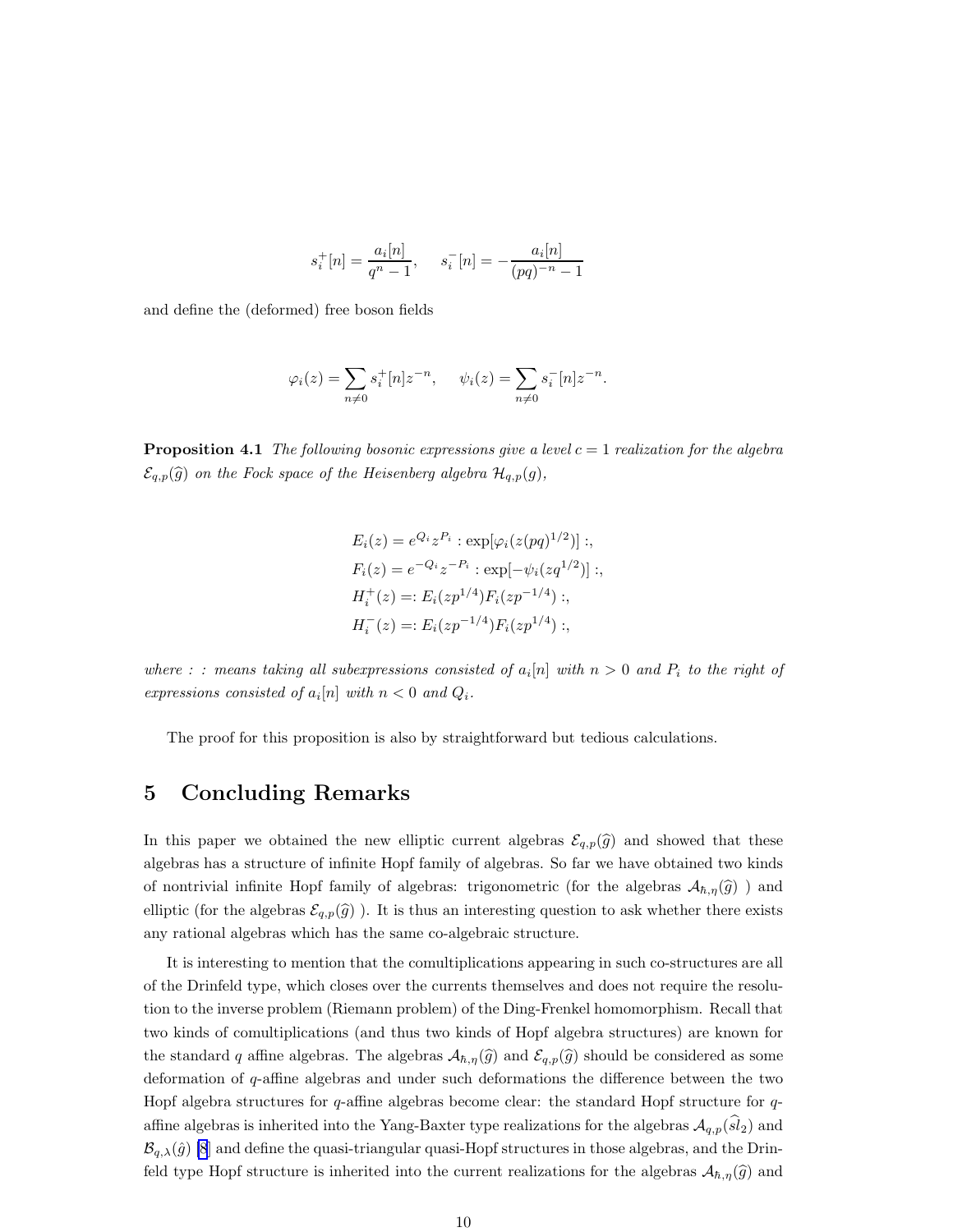<span id="page-10-0"></span> $\mathcal{E}_{q,p}(\hat{g})$  and gives rise to the structure of infinite Hopf family of algebras. The relation between the quasi-triangular quasi-Hopf structure and infinite Hopf family of algebras is an interesting open problem to be answered in later studies.

We should emphasis that this work is only a preliminary study for the algebras  $\mathcal{E}_{q,p}(\hat{g})$  themselves. Besides the definition and level 1 bosonic realization, we know very little about these algebras, especially their detailed representation theory, vertex operators, Yang-Baxter type realizations etc. The physical applications should also be considered.

Finally, the structures of infinite Hopf family of algebras is still poorly understood yet. We do not know whether there exists a quantum double construction over the infinite Hopf family of algebras and, if not, what kind of new structure will take the place of the standard quantum doubles. Also, the classical counterpart of the infinite Hopf family of algebras is unknown and it seems that all these problems deserve further investigations.

### References

- [1] Felder, G., Conformal field theory and integrable systems associated to elliptic curves, Proc. ICM Zürich 1994, 1247, Birkhäuser (1994); Elliptic quantum groups, Proc. ICMP Paris 1994, 2118, International Press (1995).
- [2] Felder, G., Varchenko, A., On representation theory of the elliptic quantum group  $E_{tau,n}(sl_2)$ , [q-alg/9601003](http://arxiv.org/abs/q-alg/9601003), Commun. Math. Phys. 181 (1996) 741.
- [3] Enriquez, B., Felder, G., Elliptic quantum groups  $E_{\tau,\eta}(sl_2)$  and quasi-Hopf algebras, [q-alg/9703018](http://arxiv.org/abs/q-alg/9703018).
- [4] Foda, O., Iohara, K., Jimbo, M., Kedem, R., Miwa, T., Yan, H., An elliptic quantum algebra for  $\widehat{sl}_2$ . Lett. Math. Phys. 32 (1994) 259–268.
- [5] Foda,O., Iohara,K., Jimbo,M., Kedem,R., Miwa,T., Yan, H., Notes on highest weight modules of the elliptic algebra  $A_{q,p}(\widehat{sl}_2)$ . Prog. Theoret. Phys., Supplement, 118 (1995) 1–34.
- [6] Hou, B.-Y., Yang, W.-L., Dynamically twisted algebra  $A_{q,p,\hat{\pi}}(gl_2)$  as current algebra generalizing screening currents of q-deformed Virasoro algebra, Preprint [q-alg/9709024](http://arxiv.org/abs/q-alg/9709024).
- [7] Hou, B.-Y., Zhao, L., Ding, X.-M., The algebra  $\mathcal{A}_{h,\eta}(\hat{g})$  and Hopf family of algebras, Preprint [q-alg/9703046](http://arxiv.org/abs/q-alg/9703046), J. Geom. Phys. (in press).
- [8] Jimbo, M., Konno, H., Odake, S., Shiraishi, J., Quasi-Hopf twistors for elliptic quantum groups, [q-alg/9712029](http://arxiv.org/abs/q-alg/9712029).
- [9] Khoroshkin, S., Lebedev, D., Pakuliak, S., Yangian algebras and classical Riemann problems, Preprint ITEP-TH-66/97.
- [10] Khoroshkin, S., Lebedev, D., Pakuliak, S., Elliptic algebra  $\mathcal{A}_{q,p}(\widehat{sl}_2)$  in the scaling limit, Preprint [q-alg/9702002](http://arxiv.org/abs/q-alg/9702002).